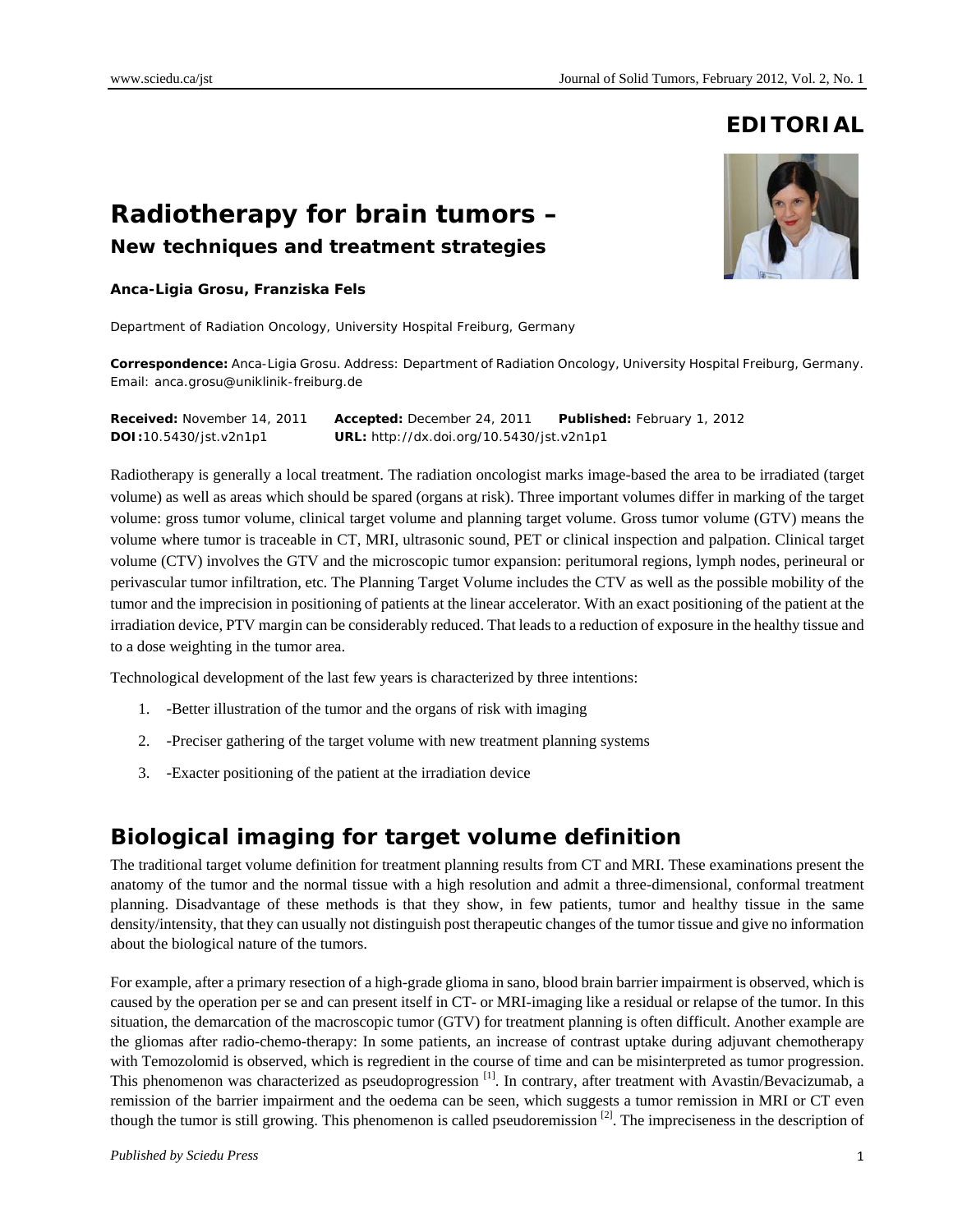the GTV hinders the radiation oncologist in a precise definition of the target volume for treatment planning and leads to the fact that new image-guided methods have to be found, which make the differentiation between tumor tissue and healthy tissue with higher sensitivity and specificity.

### **MET- and FET-PET have a higher exactness in the differentiation of tumor tissue**

An examination to differentiate malign and benign tissue in brain tumors with higher preciseness is the PET with the amino acid tracer *11c-methionin (MET) or 18-fluorethyltyrosin (FET).* Numerous studies have shown that the specificity of the MET-and FET-PET for marking tumor contours and for the differentiation relapse vs. radiation necrosis is higher compared with MRI. MET-PET is a clinical-established and in many studies evaluated investigation in diagnostics of gliomas. In comparative field test from CT, MRI, MET-PET and histological finding after stereotactic biopsy, MET-PET showed the highest exactness in the differentiation of tumor tissue. Also low-grade gliomas can be distinguished with this method with a sensitivity and specificity of about 80% from non-neoplastic alterations <sup>[3]</sup>. These qualities of the MET-PET can also be extrapolated to other well-known amino acid tracers: Langen et al. [4] showed that tumor expansion and intensity of tracer-uptake in MET-PET and IMT-SPECT correlates closely to each other in gliomas in spite of the differences in the methodology of the investigations. In the first clinical evaluation of FET-PET, the uptake of FET was compared with the uptake from MET in patients with intracerebral tumors. It was found that the uptake from FET and MET correlates closely to each other  $\left[5\right]$ . That applies to normal brain tissue as well as to tumor tissue (glioma and brain metastases). The essential advantages from FET compared to so far used amino acid tracers are the easy synthesis, the lack of metabolism in vivo as well as the favorable physical half-life of the used  $F-18^{5,6,7,8}$ .

An important advancement in integration of PET in therapy planning is the development of methods for co-registration. They allow an anatomical accordance of both investigations. As the calculation of the dose distribution is based on the attenuation information of CT and as, in many cases, the high resolution of the MRI is important for the illustration of the anatomy, a perfect co-registration PET/CT/MRI is essential in the high-precision radiotherapy of brain tumors [9].

First experiments to integrate the functional examinations in treatment planning have shown that IMT-SPECT compared to MRI can give additional information in regard to the tumor extension. In a comparison of tumor volumes of gliomas in MRI and SPECT with the amino acid tracer IMT was shown that in 23% an IMT-uptake was found outside of the in T2 hyperintense areas as an indication for tumor infiltration <sup>[10]</sup>. These findings were confirmed by other study groups in the MR-spectroscopy <sup>[11]</sup>. In operated patients, IMT-SPECT helps to distinguish residual tumor tissue from postoperative alterations (blood-brain-barrier-impairment, bleeding, oedema). Therefore, the integration of IMT-SPECT in treatment planning has an essential impact on the identification of the GTV: On the one hand, tumor volume is identified in an exacter way, on the other hand, brain areas which seem to be pathologic as a result of the operation or because of compression effects can be better spared. That fact can have an important consequence for the treatment planning, especially in dose escalation studies <sup>[12]</sup>.

The importance of MET-PET for tumor volume definition in treatment planning was evaluated in comparison with MRI in 39 patients with malign gliomas after tumor resection: Only in 13% of cases, MET-PET volume accorded with gadolinium contrast uptake. In 74% the expansion of the MET-PET volume was larger than the Gduptaking region as an indicator for residual tumor. MET-PET positive tumor areas were found up to 4.5cm outside the contrast uptake in MRI. In 50% of patients, MET uptake was found outside of the in T2-weighted MRI-hyperintense areas <sup>[13]</sup>. In a prospective phase-II-study about stereotactic re-irradiation of patients with relapse of malignant gliomas, biologic imaging (MET-PET or IMT-SPECT) was used for target volume definition in 36 patients. These patients showed a significantly longer median survival compared with the group of patients, in which target volume was merely defined by CT and MRI  $^{[14]}$ .

Nuutien J et al. [15] integrated MET-PET in treatment planning of low grade gliomas and examined patients after radiotherapy in follow-up. With MET-PET, tumor areas could be distinguished from compression oedema. After radiotherapy a decrease of MET uptake was seen. Lee et al. <sup>[16]</sup> integrated MET-PET in treatment planning and showed that thereby tumor tissue can be better distinguished from healthy tissue.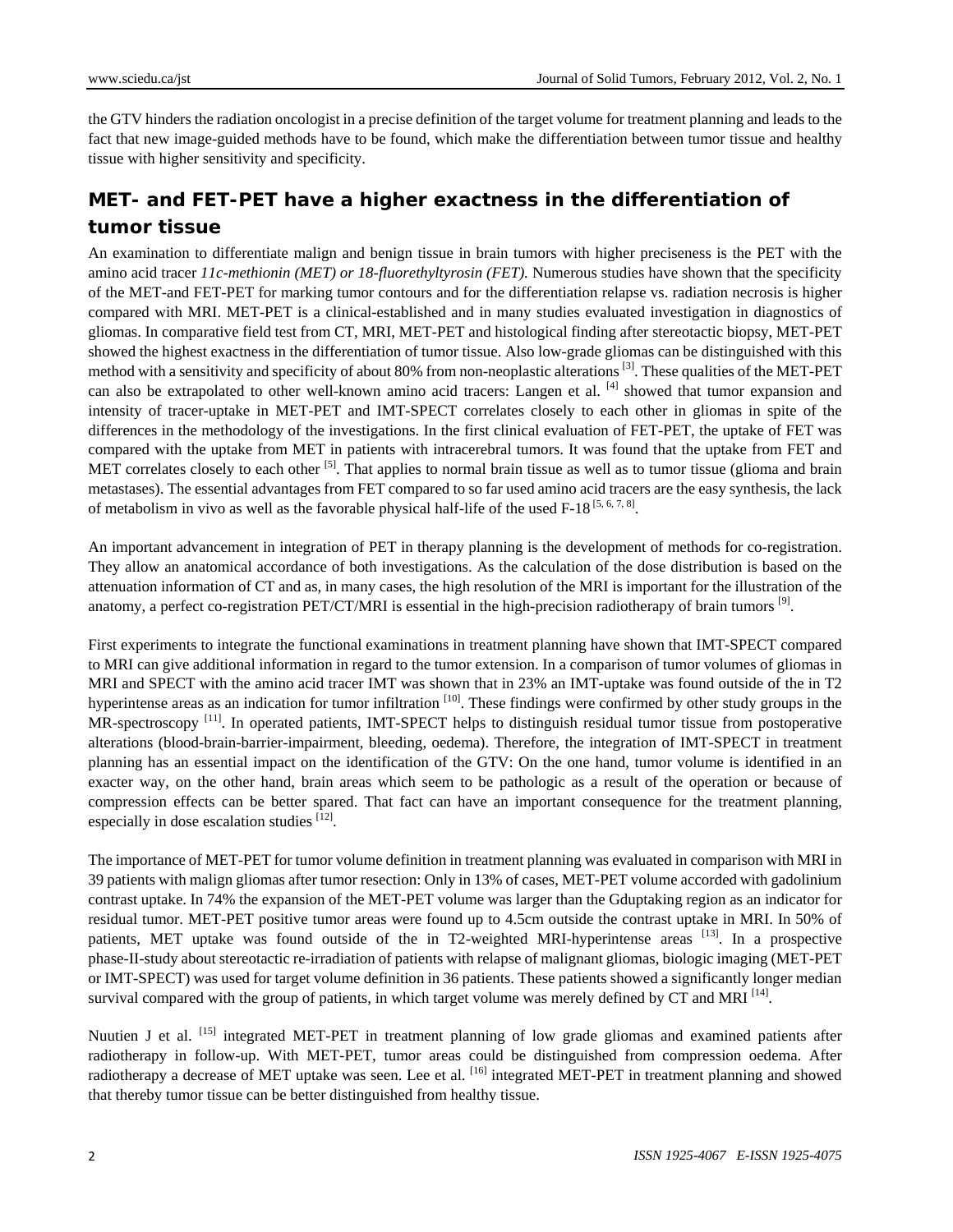Glucose-analogon F-18-fluordesoxyglucose (FDG) is used in diagnosis of extra cerebral malign tumors. In brain tumors, too, FGD-uptake correlates with histological grading and has a prognostic indication. But the high FDG uptake in normal grey matter results in a lower contrast between tumor and surrounding tissue. Low-grade tumors often appear just as activity defects. For this reason, FGD-PET can rarely give additional information for treatment planning: in a MRI/FDG-PET comparison field test, additional information to MRI was found only in one of 18 patients with high-grade brain tumors <sup>[17]</sup>. So despite the higher resolution, FDG-PET is inferior to PET for the definition of the tumor volume in brain tumors.

Menigiomas and glomus tumors show typically a high expression of somatostatin receptors. By absence of an intracerebral lesion in octreotid-scintigraphy, a meningioma or a glomus tumor is very improbable (sensitivity > 90%). As a positive finding in octreotid-scintigraphy is also possible for other lesions with impairment of the blood-brain-barrier, specifity of this investigation is low.

Meningiomas show a high MET and DOTATOC-PET-uptake. So by including the MET-PET, the interobservervariability decreased and the reproducibility of the target volume definition in planning of a stereotactic fractionated radiotherapy (SFRT) increased significantly <sup>[18,19]</sup>. Reason for the higher reproducibility was a better illustration of tumor infiltration in regions with physiologic contrast uptake in MRI, like for example, the cavernous sinus. It was revealed that by integration of MET - and DOTATOC-PET in the target volume definition, important areas like orbital cavitiy, optic nerves, sella turcica etc., could be better spared from the high dose area.

#### **Biologic imaging leads to the so called "dose painting"**

Molecular imaging like PET permits certain biological activities with a specific role in the course of the tumor response to be used as a target for an individual radiotherapy. Examples are hypoxia-, proliferation- and angiogenesis-imaging. Against the background of a biologic imaging, newest developments in radiation oncology can be described as follows: The dogma of a homogenous dose distribution inside the tumor is swaying. Innovative techniques in radiotherapy like, for example, the Intensity Modulated Radiation Therapy (IMRT) make it possible to constrain sub-volumes of a tumor (biologic target volume), which seems, based on imaging, to be very aggressive in matters of their biology, with a higher dose compared with the other tumor volume. The biologic imaging will therefore lead to an inhomogeneous dose distribution, the so called "dose painting". Furthermore, biologic imaging can include therapy based alterations of the tumor biology (for example angiogenesis, re-oxygenesis) by replicated visualization during on-going fractionated radiotherapy, so therapy concept can be adapted to the current tumor biology. This hypothesis shall be verified in further clinical studies.

#### **New methods for radiation treatment planning**

Use of IMRT affords the treatment of irregular target volumes by "modulation" of the radiation dose inside the irradiated area. This modulation is achieved by segmentation of each irradiated area in multiple, differently figured subareas, which are irradiated with different dosage. The shaping of the segments is realized by the use of multileaf-collimators (80 to 120 computer guided lead leafs separately integrated in the irradiation device) which are already established in the conformal radiotherapy.

Multileaf-collimators also permit a dynamic adaption of the irradiated area during radiation treatment. By the static IMRT-method, each segment is successively irradiated ("step and shoot"). By the dynamic IMRT, the intensity-modulation happens by a leaf movement in different speed through irradiated areas during irradiation. New methods allow a continuous modulation of leafs and dose distribution during one rotation of the irradiation device ("volumetric modulated arc therapy", VMAT or IMAT).

A special VMAT mode is tomotherapy. Thereby, a radiation source turns in a coil through 360°. The transversal fan beam is gated out with a dynamic leaf collimator. The favored dose distribution is realized, like in CT scan, by the combination of the rotation of the beam with the longitudinal movement of the radiation table. Before irradiation, the position of the patient can be verified with megavolt radiation in the form of a CT.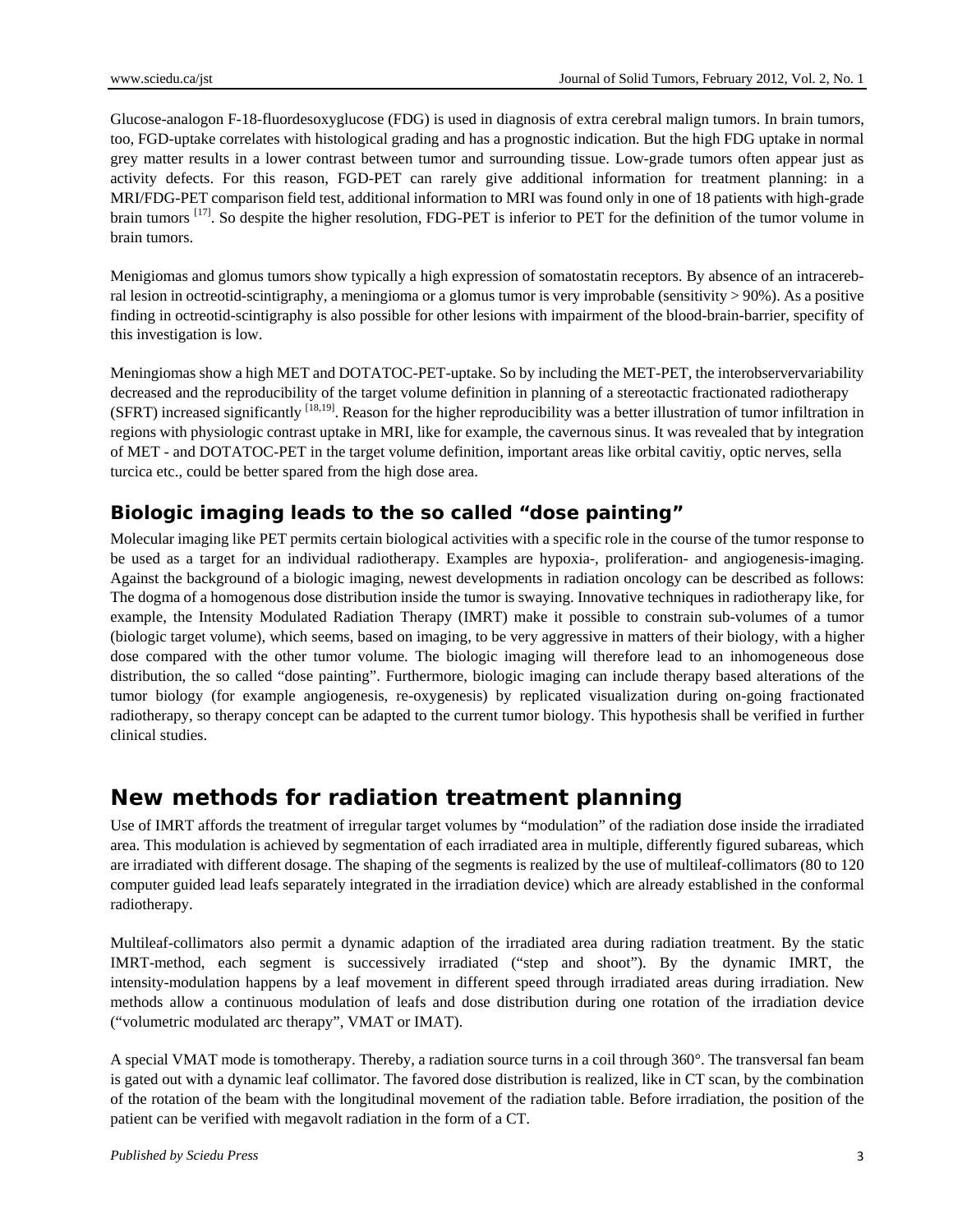By the overlap of many segments, the favored dose distribution in the target volume and an adaption of the form of the irradiated area even to irregular tumor boundary is generated in the statistic as well as in the dynamic method. In the surrounding area of the target volume, an abrupt drop in dose is realized, whereby organs at risk and healthy tissue can be spared in an optimal way. Subareas inside the tumors, which appear to be very active in biologic imaging, can gain peak doses with the IMRT technique. This inhomogeneous dose distribution inside the target volume is called "dose painting".

## **Techniques for an exact positioning of the patient for the radiation treatment**

An essential precondition for the exact application of high radiation dosage to exactly defined target volumes is the reliable, reproducible positioning of the patient at the irradiation device. Regional incorrect irradiation can cause a reduction of the target volume dosage and concurrently a dose heightening in the field of the critical normal tissues. Moreover, a positioning variability demands an adding of safety margins to the target volume: Thereby the PTV is getting significantly bigger than the CTV. These safety margins include normal tissues, which are partially exposed to the prescribed (high) dose inside the target volume. Numerous methods are available by now for the reduction of such positioning variability.

**Example:** the implication of the new techniques for Radiotherapy of brain metastase



Patient with multiple brain metastases. Treatment with whole brain irradiation (green), simultaneous integrated boost to the metastases (red) and hippocampal sparing (blue). Neural stem cells are located in the hippocampal region, supporting lifelong neurogenesis. Avoidance of neural stem cells in hippocampus may reduce the neurotoxicity of whole brain irradiation, especially hippocampal functions like learning and memory. Mean dose to hippocampus is about 9Gy. However this hypothesis has to be demonstrated in clinical trials.

#### **Radiosurgery/ stereotactic fractionated radiotherapy**

The term "stereotactic radiotherapy" denotes treatments and techniques, which permit with the aid of stereotactic coordinates, a geometrically precise beam application to an exact defined target volume and are characterized by an abrupt drop of dose to normal tissues  $[21]$ . The high preciseness of the irradiation is achieved by special stereotactic fixing, localization and positioning device. Stereotactic irradiation treatments can be passed percutaneously with gamma rays, ultrahard x-rays or interstitially with radioactive seeds. From all of these methods especially the percutaneous stereotactic radiotherapy at LINAC prevailed by its non-invasive character and high efficiency. The development of micro-micromultileaf-collimators for field forming permits an adaption of irradiated areas to irregular target volumes. Thereby, even irregular tumors can be irradiated homogenously and conformally.

The percutaneous stereotactic radiotherapy can be passed as one-time irradiation (radiosurgery, RS) or as stereotactic fractionated radiotherapy (SFRT). RS is approved for small, well limited lesions like brain metastases, small acusticneuromas, meningiomas or pituitary adenomas. RS also has a special impact for the treatment of ateriovenous malformations. RS can be passed at LINAC, at gamma knife (cobalt irradiation) or at cyber knife (small linear accelerator with robots). SFRT is indicated for lesions which include normal tissue (especially cranial nerves) inside the target volume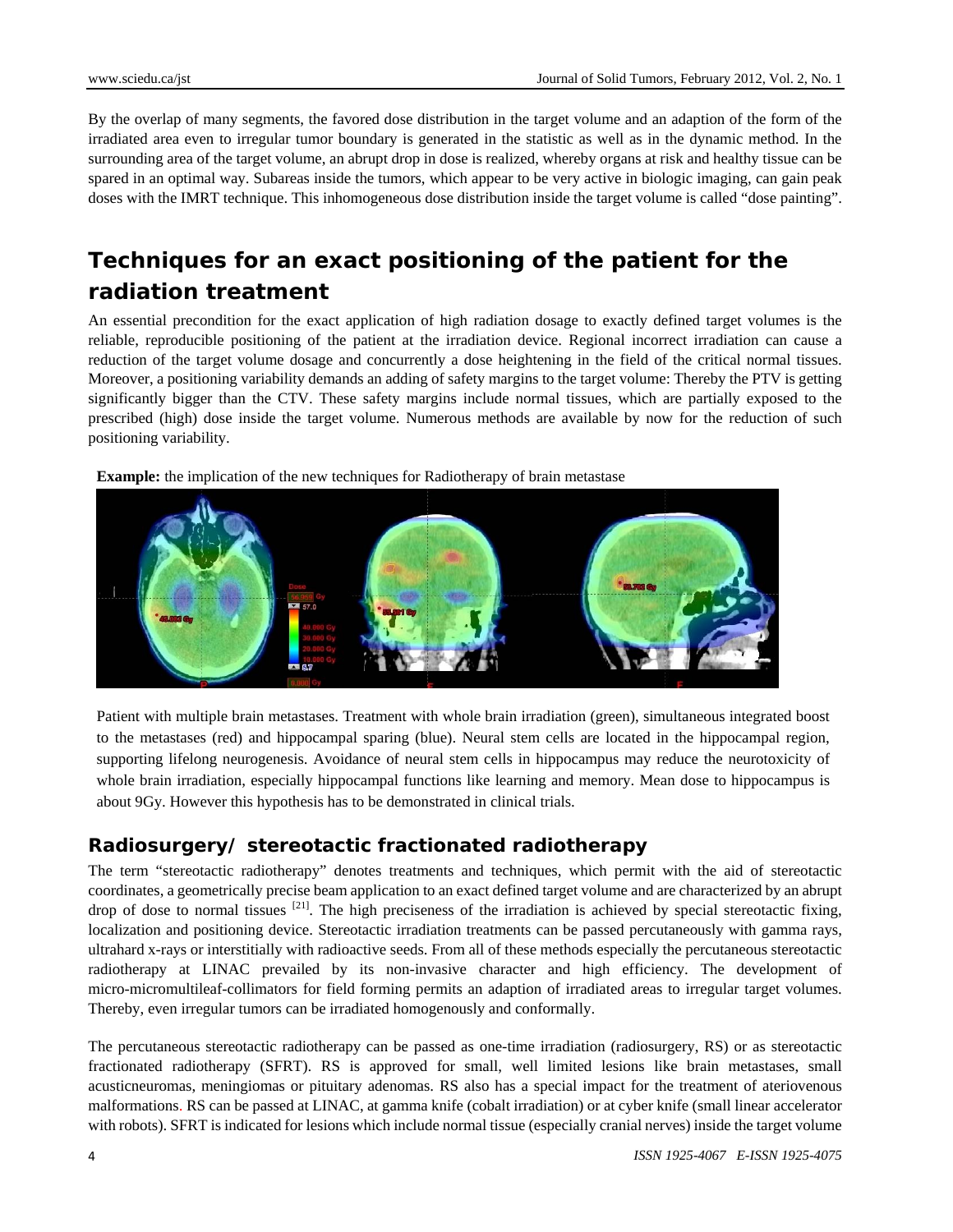or which are localized close to organs at risk: bigger meningiomas, pituitary adenomas, craniopharyngiomas, acusticneuromas, and recurrent gliomas.

SFRT can be passed at LINAC or, as hypo-fractionated radiotherapy, at cyber knife (several higher single doses). The SFRT combines the geometrical preciseness of the stereotactic technique with the biological advantage of the dose fractionation. By fragmentation of the radiation dose in several small fractions at intervals of a few hours, enzymatic mechanisms inside the cells get active, which repair radiation injuries between two fractions. The so called "late responding normal tissue" like brain tissue shows a distinctive regeneration from sub lethal radiation injuries. So, this tissue can be spared with increasing fractionation of the radiation dose (lower single doses). In contrast, the so called "early responding tissue" shows, like many other tumors, only a low repair capability and thereby, only a lower fractionation effect. So, with SFRT, the healthy tissue can be better spared and the tumor tissue can be deleted.

The decision to treat a tumor with RS or SFRT shall be based on facts of radiobiological knowledge. Radiobiological qualities of healthy and tumor tissue, anatomic proportions, perfusion, combination with other treatments and specific concomitant diseases of the patient must be considered.

Beside the RS and the SFRT with conventional linear accelerators and the traditional gamma-knife-RS, the robotic RS with cyber knife has been established in the last few years. Thereby, the linear accelerator isn´t guided as hitherto by an isocentric gantry, but by a robotic arm with 6 degrees-of-freedom. By image-guided technology and computer based robotic, the system is able to track even moving target volumes and to irradiate in a high dosed conformal way. Intra-fractionated movements can be computer-based compensated. So the technology departs from ultimate principles of the stereotactic radiotherapy and belongs more to another new domain that is to say the image guided radiotherapy. The disadvantage of this method is the inhomogeneous dose distribution and the long treatment period (1-2h/fraction).

#### **Image guided radiotherapy (IGRT)**

The irradiation technique, which uses a higher preciseness of positioning by in the irradiation device integrated imaging, is called "image guided radiotherapy" (IGRT). With the IGRT, before, after, even during irradiation, an image is guided (x-ray, CT, ultrasound), that is compared with the imaging made for treatment planning with the aid of computer systems. Impreciseness of patient positioning is automatically corrected by computer guided movements of the treatment table. At LINAC, the IGRT is realized by an integrated CT, the so called cone-beam CT. Before application of the radiation, the CT made for treatment planning is compared to the CT made at the treatment table. If there is a deviation in the target-performance-comparison, the patient is according to that repositioned at the treatment table  $[22]$ .

By imaging in the fields of tomotherapy, the radiation source rotates like in CT in an accordant circle. After generating and reconstruction of the images, the provided preciseness in the orientation of the radiation is realized by a comparison with the planning-CT. This is made to re-ascertain regularly the exact localization of an irradiated tumor.

## **Other radiation treatment modalities**

#### **Hadron therapy**

Radiotherapy with hadrons is a special section in radio oncology. Hadrons, where protons, neutrons, pions and heavy ions belong to, have physical and biological qualities which differ from normal radiotherapy with photons and electrons. Photons and heavy ions are for example characterized by the so called bragg-peak - phenomenon. This inverted dose profile with the increase of the dose with increasing depth of penetration to the "bragg peak" (maximum) and the abrupt drop of dose behind the maximum, leads to a specific dose distribution, which permits a complete sparing of the healthy tissue behind the bragg peak.

Relative biological activity (RBA) of protons is similar to RBA of photons, whereas the heavy ions have a considerably higher RBA. In seldom tumors located in the base of the skull like chordomas and chondrosarcomas, there is a better local tumor control after radiotherapy with protons and heavy ions compared to photons. There is still few data for other tumor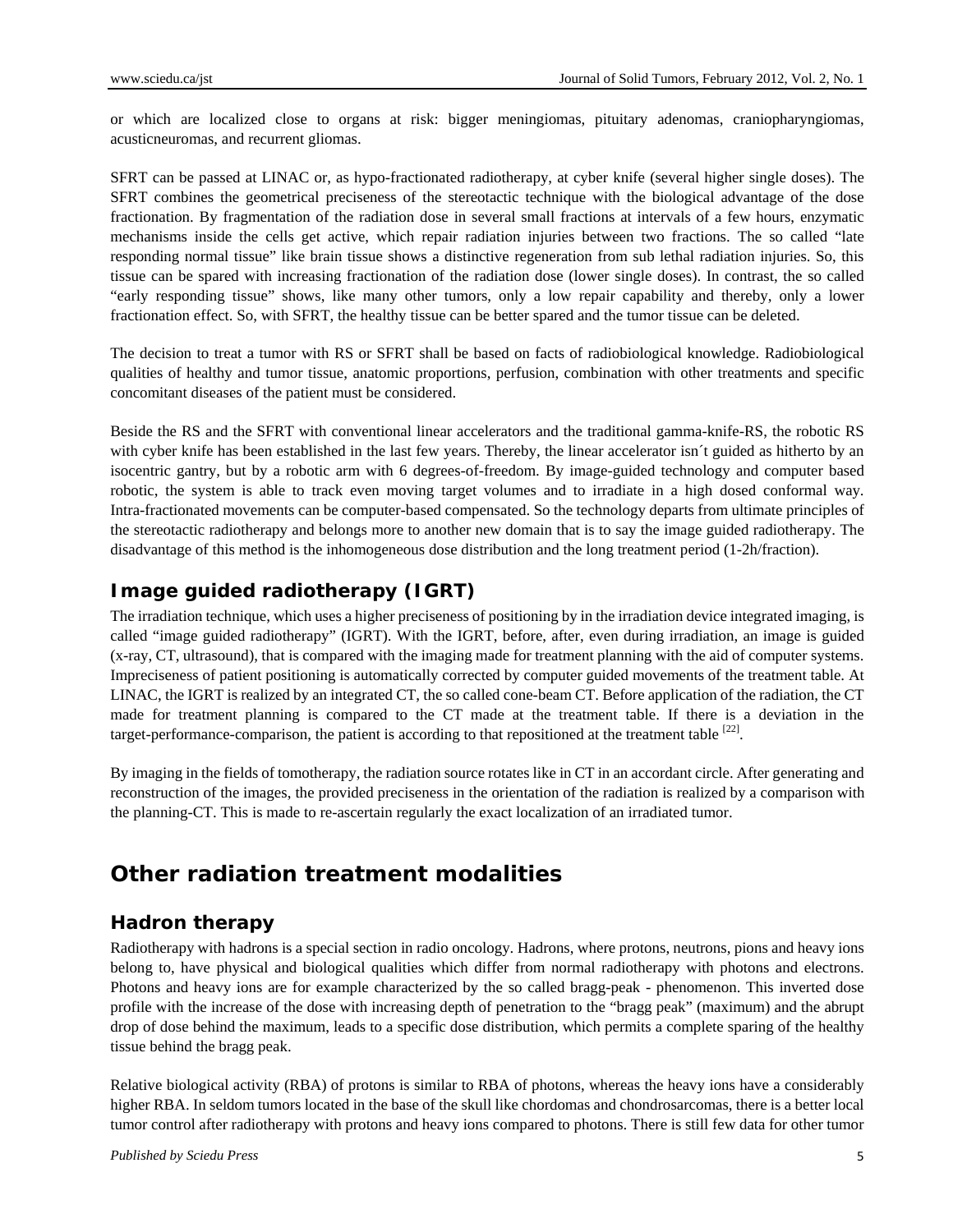entities. Role of hadrons in tumor treatment is still unclear. High technical effort is connected to high expense. The real clinical impact in the treatment of brain tumors is currently study-based investigated  $^{[23]}$ .

#### **HDR - brachytherapy and intraoperative radiotherapy**

Brachytherapy (gr. brachy close, brief) is an invasive form of radiotherapy. Thereby, one or multiple radiation sources are placed inside or in the very near of the tissue to be irradiated inside the body. A characteristic feature of brachytherapy is the fact that the radiation effect attacks only a very limited area around the radiation source. That's why the radiation exposure is strongly reduced for healthy and from radiation sources distant tissues. The accomplishment of a brachytherapy treatment needs few, but higher dosed irradiations, which lead to a shorter treatment time as other radio therapeutic methods. That can contribute to the fact that surviving tumor cells have less chance to part and to grow in the intervals between the single radio-therapeutic doses. In specialized centers, the high dose rate- (HDR) - brachytherapy for recurrent gliomas has been practiced. The precise application of radiation, after 3-dimensional CT-guided treatment planning, the maximal sparing of healthy tissue and the short treatment times are good arguments for this therapy. The results of this treatment shall be evaluated in further prospective multi-centric studies <sup>[24]</sup>.

The intraoperative radiotherapy (IORT) describes another invasive irradiation method which attends the operation. The advantage of the IORT is the earlier radiation treatment with a higher single dose to an exact defined area. Like HDRbrachytherapy, the IORT is passed only in single specialized centers <sup>[25]</sup>.

## **Conclusion**

Radiotherapy of brain tumors has shown an enormous technical development in the last few years. In this chapter, we gave a résumé about the most important new treatment techniques. All of these methods have their pros and cons. Role of the radio oncologist is to find the best method for each tumor entity and tumor localization, for each oncological case, which treats the tumor in an optimal way and minimizes the risk of side effects. The decision to treat a brain tumor patient with radiotherapy should be interdisciplinary made in tumor boards.

## **References**

- [1] Brandsma D., Stalpers L., Taal W. et al. (2008) Clinical features, mechanisms, and management of pseudoprogression in malignant gliomas. Lancet Oncol. 9(5):453-61. http://dx.doi.org/10.1016/S1470-2045(08)70125-6
- [2] Brandsma D., van den Bent M.J. (2009) Pseudoprogression and pseudoresponse in the treatment of gliomas. Curr Opin Neurol. 2009 Sep 16.
- [3] Herholz, K., Holzer T., Bauer B. et al. (1998). 11C-methionine PET for differential diagnosis of low-grade gliomas. Neurology 50(5):1316-22. PMid:9595980
- [4] Langen KJ, Tatsch K, Grosu AL, Jacobs AH, Weckesser M,Sabri O: Diagnostik von Hirntumoren mit radioaktiv markierten Aminosäuren. Deutsches Ärzteblatt 2008;105(4):55-61
- [5] Grosu, A. L., Astner S.T., Riedel E. et al. (2010). O-(2-(18F) Fluorethyl)-L-tyrosine and L-(Methyl-11C)-Methionine PET for Determination of Tumor Extension in Gliomas and Brain Metastases.
- [6] Weber, W. A., Wester H.J., Grosu A.L. et al. (2000). O-(2-[18F] fluoroethyl)-L-tyrosine and L-[methyl-11C] methionine uptake in brain tumors: initial results of a comparative study. Eur J Nucl Med 27(5):542-49. http://dx.doi.org/10.1007/s002590050541
- [7] Pauleit D., Floeth F., Tellmann L. et al. (2004). Comparison of O-(2-18F-fluoroethyl) L-tyrosine PET and 3-123I-iodo-alpha-methyl-L-tyrosine SPECT in brain tumors. J Nucl Med 45(3):374-81. PMid:15001676
- [8] Popperl G., Gotz C., Rachinger W. et al. (2004). Value of O-(2-[18F] fluoroethyl) L-tyrosine PET for the diagnosis of recurrent glioma. Eur J Nucl Med Mol Imaging 31(11):1464-1470. PMid:15248032 http://dx.doi.org/10.1007/s00259-004-1590-1
- [9] Grosu A.L., Lachner R., Wiedenmann N. et al. (2003). Validation of a method for automatic image fusion (BrainLAB System) of CT data and 11C-methionine-PET data for stereotactic radiotherapy using a LINAC: first clinical experience. Int J Radiat Oncol Biol Phys 56(5):1450-63. http://dx.doi.org/10.1016/S0360-3016(03)00279-7
- [10] Grosu A.L., Weber W.A., Feldmann H.J. et al. (2000). First experience with I-123alpha-methyl-tyrosine spect in the 3-D radiation treatment planning of brain gliomas. Int J Radiat Oncol Biol Phys 47(2):517-26. http://dx.doi.org/10.1016/S0360-3016(00)00423-5